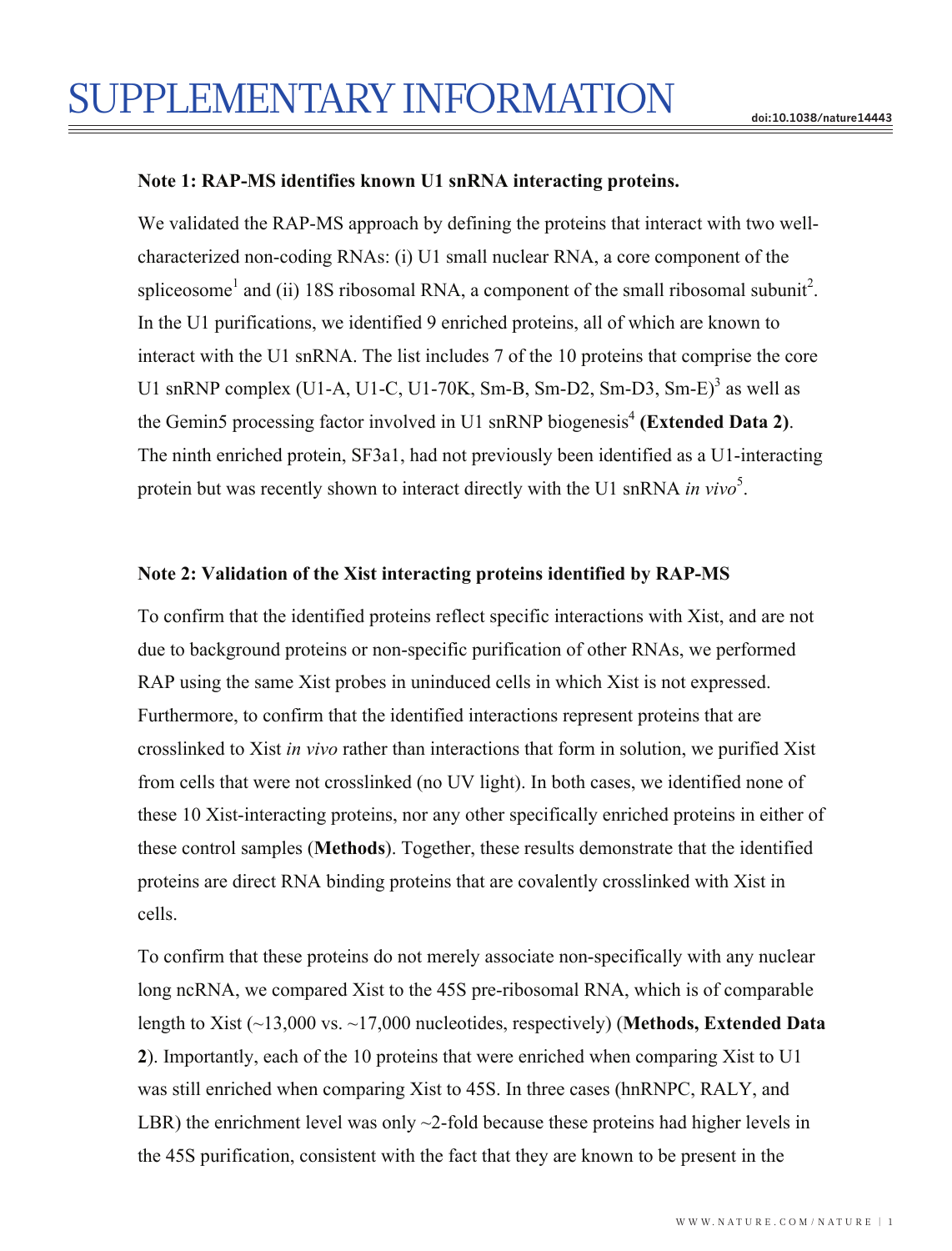nucleolus<sup>6</sup>. These results demonstrate that these 10 proteins associate with Xist specifically and not merely with any long RNA in the nucleus.

Finally, we independently validated these interactions by testing whether we could enrich the Xist RNA upon immunoprecipitation of the identified proteins. To do this, we obtained high-quality IP-grade antibodies or epitope-tagged proteins for 8 of the 10 proteins (Ptbp1, hnRNPC, CELF1, Myef2, Rbm15, LBR, RALY, and SHARP) and purified protein-RNA complexes from UV-crosslinked lysate (**Methods**). In all cases, we observed a strong enrichment for the Xist RNA relative to total input RNA levels (>4 fold, **Extended Data 3, Methods**). In contrast, we did not observe similar enrichment for other control RNAs – including mRNAs (i.e. Oct4, Nanog, or Stat3) or lncRNAs (i.e. Neat1, Malat1, Tug1, or Firre) (**Extended Data 3**). For the remaining 2 proteins, we were unable to identify antibodies or generate affinity reagents that could be used to independently validate their interactions. In one case (SAF-A), the protein has been previously shown to directly interact with Xist in human cells<sup>7</sup> – providing independent confirmation. For the remaining protein (hnRNPM), future work will be needed to provide independent confirmation of its interaction with Xist.

#### **Note 3: Xist silencing defects are not due to ES cell differentiation**

Since previous studies have shown that Xist can no longer initiate transcriptional silencing after a certain critical window during differentiation<sup>8</sup>, we wanted to ensure that the loss of Xist silencing upon knock down of SHARP, LBR, and SAF-A was not merely due to cellular differentiation. To address this, we performed single molecule FISH for Gpc4 mRNA along with immunofluorescence for Nanog, a marker of the pluripotent state that is rapidly lost upon differentiation<sup>9</sup>. We confirmed that knockdown of SHARP, LBR, or SAF-A also abolished gene silencing on the X-chromosome in Nanog-positive cells (**Extended Data 5c**).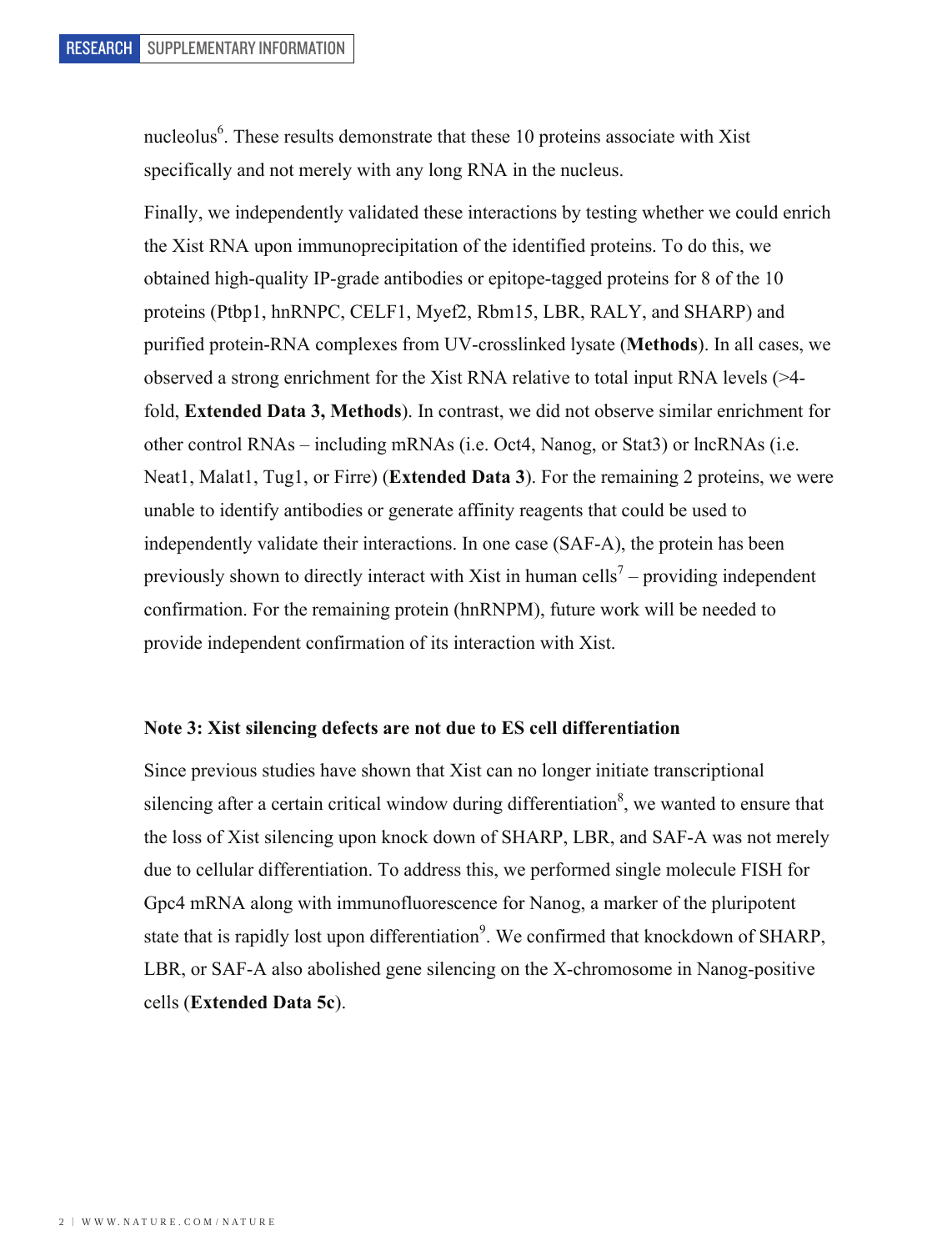#### **Note 4: Additional characterization of SHARP**

Having identified a critical role for SHARP in PolII exclusion, we sought to further confirm the functional importance of SHARP. (i) We confirmed that SHARP is required for silencing additional X-chromosome genes by selecting three additional genes (Rbmx, Mecp2, and Smc1a) that are silenced at different times during the induction of  $XCl<sup>10</sup>$ . Knockdown of SHARP abolished the silencing of all 3 additional X-chromosome genes. In contrast, knockdown of SHARP had no impact on the expression of two Xchromosome genes (Mid1 and Pir) that are known to escape  $XCI<sup>11</sup>$  (**Extended Data 6**). (ii) We confirmed that SHARP similarly interacts with Xist in differentiating female ES cells. To do this, we purified SHARP from lysates of UV-crosslinked RA-treated female ES cells and identified a strong enrichment for Xist (>45-fold) but not for Neat1 or 45S (<1-fold) relative to levels in IgG (**Methods, Extended Data 3b).** (iii) We confirmed that SHARP, but not LBR, is similarly required for PolII exclusion in differentiating female ES cells. We knocked down SHARP, LBR, and several controls in female ES cells and induced Xist expression through RA-treatment and identified higher levels of PolII localization over the Xist-coated territory upon knock down of SHARP, but not the other proteins (**Figure 3c, Extended Data 9**).

#### **Note 5: Possible models for SHARP-mediated recruitment of PRC2**

While it is clear that SHARP and HDAC3 are required for the recruitment of PRC2, whether this is due to direct recruitment or indirect recruitment remains unclear. Previous studies suggest several possible mechanisms: (i) PolII exclusion has been shown to be sufficient to trigger PRC2 recruitment in other contexts<sup>12</sup> and because SHARP is required for PolII exclusion on the X-chromosome, this might indirectly lead to PRC2 recruitment. (ii) Previous studies have shown that the PRC2 complex can interact with various HDAC complexes<sup>13</sup> and accordingly PRC2 might be recruited directly by Xist through the HDAC3 complex. (iii) Chromatin compaction has been shown to be sufficient to mediate  $PRC2$  recruitment<sup>14</sup> because HDAC3 can lead to chromatin compaction this may indirectly lead to PRC2 recruitment. (iv) SHARP has been shown to interact *in vitro* with RbAp4815, a component of several chromatin regulatory complexes including the  $PRC2^{16,17}$  and HDAC3 complexes<sup>18,19</sup> and therefore Xist might directly recruit PRC2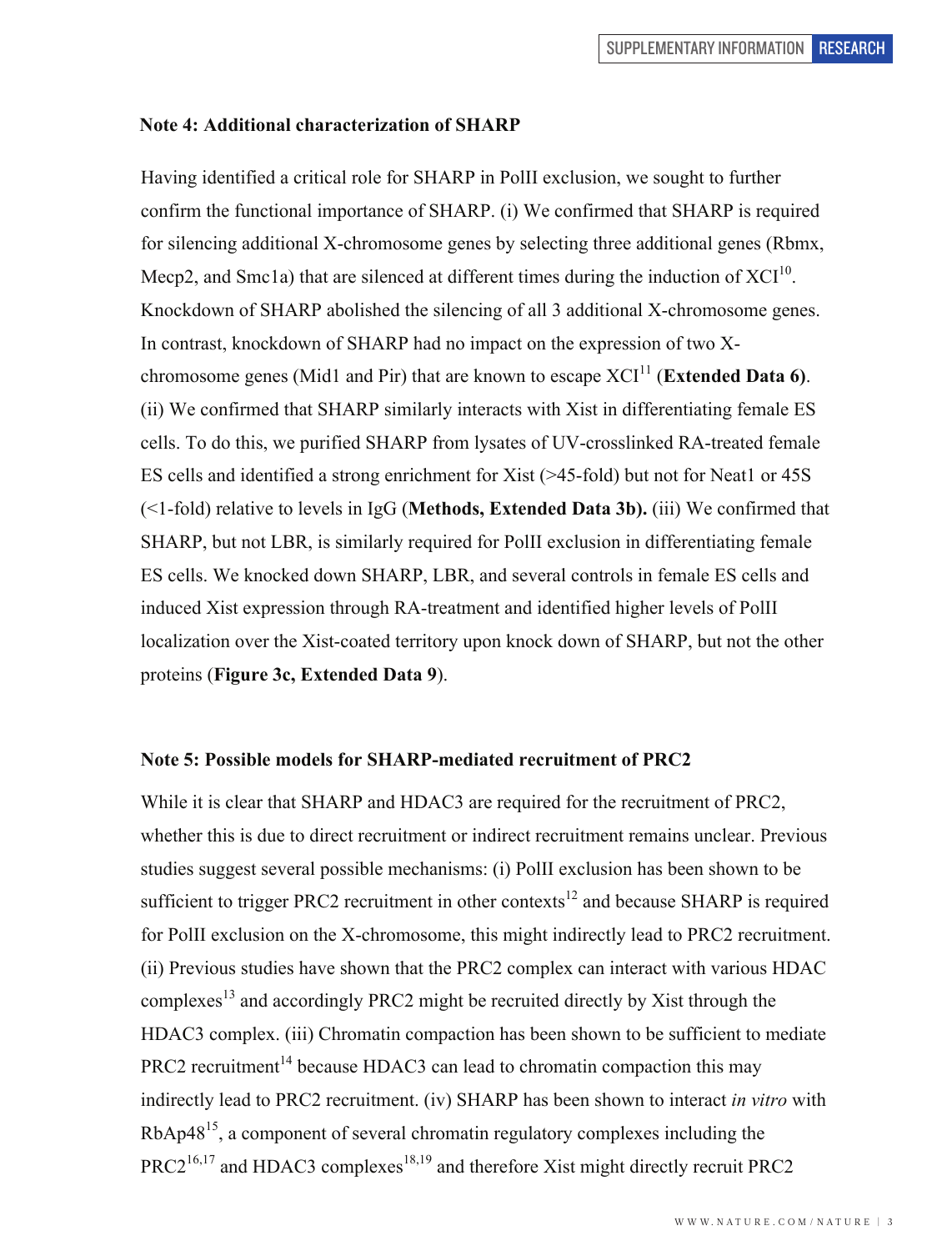through an interaction between SHARP or HDAC3 and RbAp48 and the PRC2 complex.

Future work will be needed to distinguish between these possible mechanisms.

# **References**

- 1 Mount, S. M., Pettersson, I., Hinterberger, M., Karmas, A. & Steitz, J. A. The U1 small nuclear RNA-protein complex selectively binds a 5' splice site in vitro. *Cell* **33**, 509-518 (1983).
- 2 Steitz, T. A. A structural understanding of the dynamic ribosome machine. *Nat Rev Mol Cell Biol* **9**, 242-253 (2008).
- 3 Pomeranz Krummel, D. A., Oubridge, C., Leung, A. K., Li, J. & Nagai, K. Crystal structure of human spliceosomal U1 snRNP at 5.5 A resolution. *Nature* **458**, 475-480 (2009).
- 4 Yong, J., Kasim, M., Bachorik, J. L., Wan, L. & Dreyfuss, G. Gemin5 delivers snRNA precursors to the SMN complex for snRNP biogenesis. *Mol Cell* **38**, 551- 562 (2010).
- 5 Sharma, S., Wongpalee, S. P., Vashisht, A., Wohlschlegel, J. A. & Black, D. L. Stem-loop 4 of U1 snRNA is essential for splicing and interacts with the U2 snRNP-specific SF3A1 protein during spliceosome assembly. *Genes Dev* **28**, 2518-2531 (2014).
- 6 Jarboui, M. A., Wynne, K., Elia, G., Hall, W. W. & Gautier, V. W. Proteomic profiling of the human T-cell nucleolus. *Molecular immunology* **49**, 441-452 (2011).
- 7 Hasegawa, Y., Brockdorff, N., Kawano, S., Tsutui, K. & Nakagawa, S. The matrix protein hnRNP U is required for chromosomal localization of Xist RNA. *Dev Cell* **19**, 469-476 (2010).
- 8 Wutz, A. & Jaenisch, R. A shift from reversible to irreversible X inactivation is triggered during ES cell differentiation. *Molecular cell* **5**, 695-705 (2000).
- 9 Mitsui, K. *et al.* The homeoprotein Nanog is required for maintenance of pluripotency in mouse epiblast and ES cells. *Cell* **113**, 631-642 (2003).
- 10 Chaumeil, J., Le Baccon, P., Wutz, A. & Heard, E. A novel role for Xist RNA in the formation of a repressive nuclear compartment into which genes are recruited when silenced. *Genes & development* **20**, 2223-2237 (2006).
- 11 Yang, F., Babak, T., Shendure, J. & Disteche, C. M. Global survey of escape from X inactivation by RNA-sequencing in mouse. *Genome Res* **20**, 614-622 (2010).
- 12 Riising, E. M. *et al.* Gene silencing triggers polycomb repressive complex 2 recruitment to CpG islands genome wide. *Mol Cell* **55**, 347-360 (2014).
- 13 van der Vlag, J. & Otte, A. P. Transcriptional repression mediated by the human polycomb-group protein EED involves histone deacetylation. *Nat Genet* **23**, 474- 478 (1999).
- 14 Yuan, W. *et al.* Dense chromatin activates Polycomb repressive complex 2 to regulate H3 lysine 27 methylation. *Science* **337**, 971-975 (2012).
- 15 Shi, Y. *et al.* Sharp, an inducible cofactor that integrates nuclear receptor repression and activation. *Genes Dev* **15**, 1140-1151 (2001).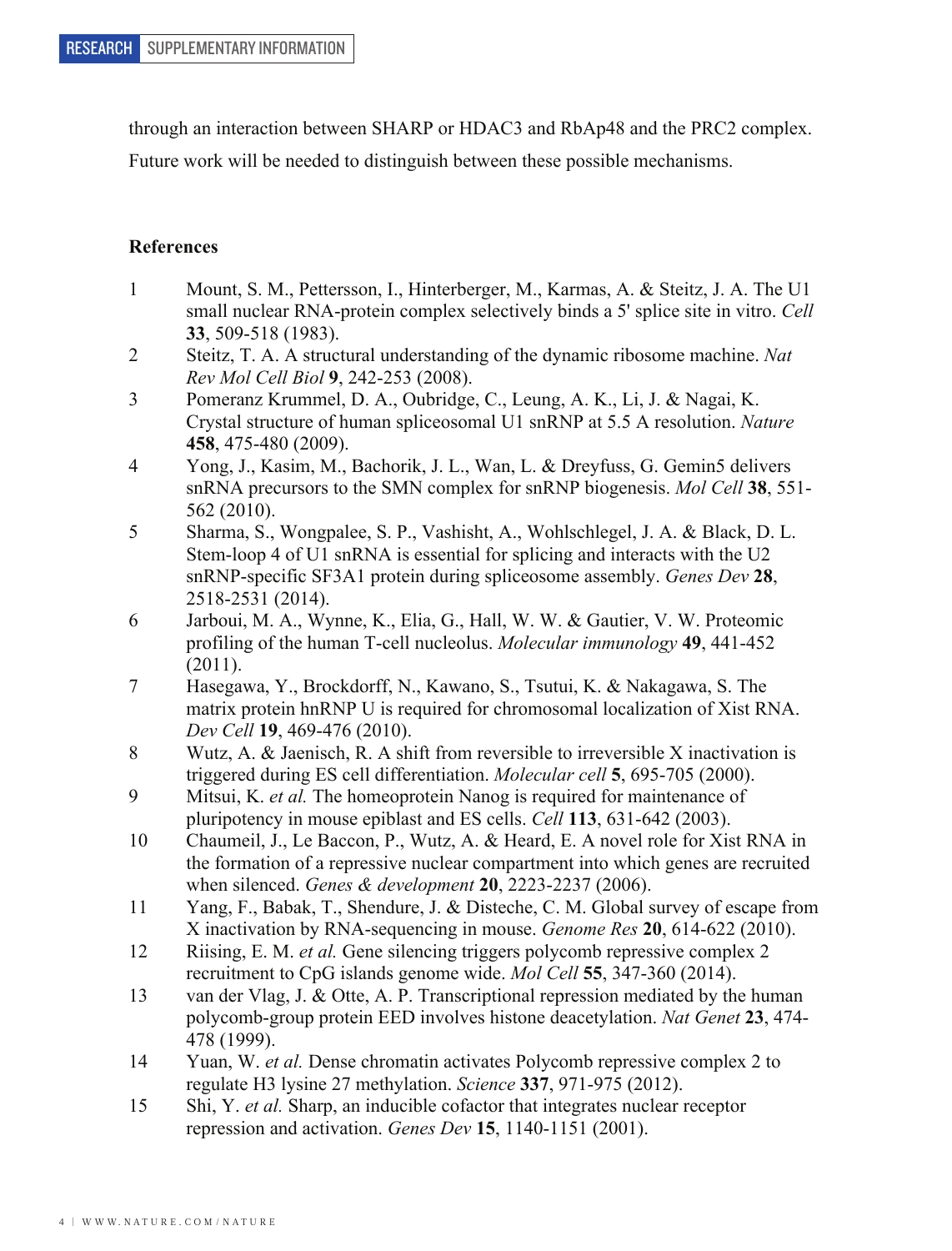- 16 Margueron, R. & Reinberg, D. The Polycomb complex PRC2 and its mark in life. *Nature* **469**, 343-349 (2011).
- 17 Simon, J. A. & Kingston, R. E. Mechanisms of polycomb gene silencing: knowns and unknowns. *Nat Rev Mol Cell Biol* **10**, 697-708 (2009).
- 18 Nicolas, E., Ait-Si-Ali, S. & Trouche, D. The histone deacetylase HDAC3 targets RbAp48 to the retinoblastoma protein. *Nucleic Acids Res* **29**, 3131-3136 (2001).
- 19 Zhang, Y. *et al.* Analysis of the NuRD subunits reveals a histone deacetylase core complex and a connection with DNA methylation. *Genes Dev* **13**, 1924-1935 (1999).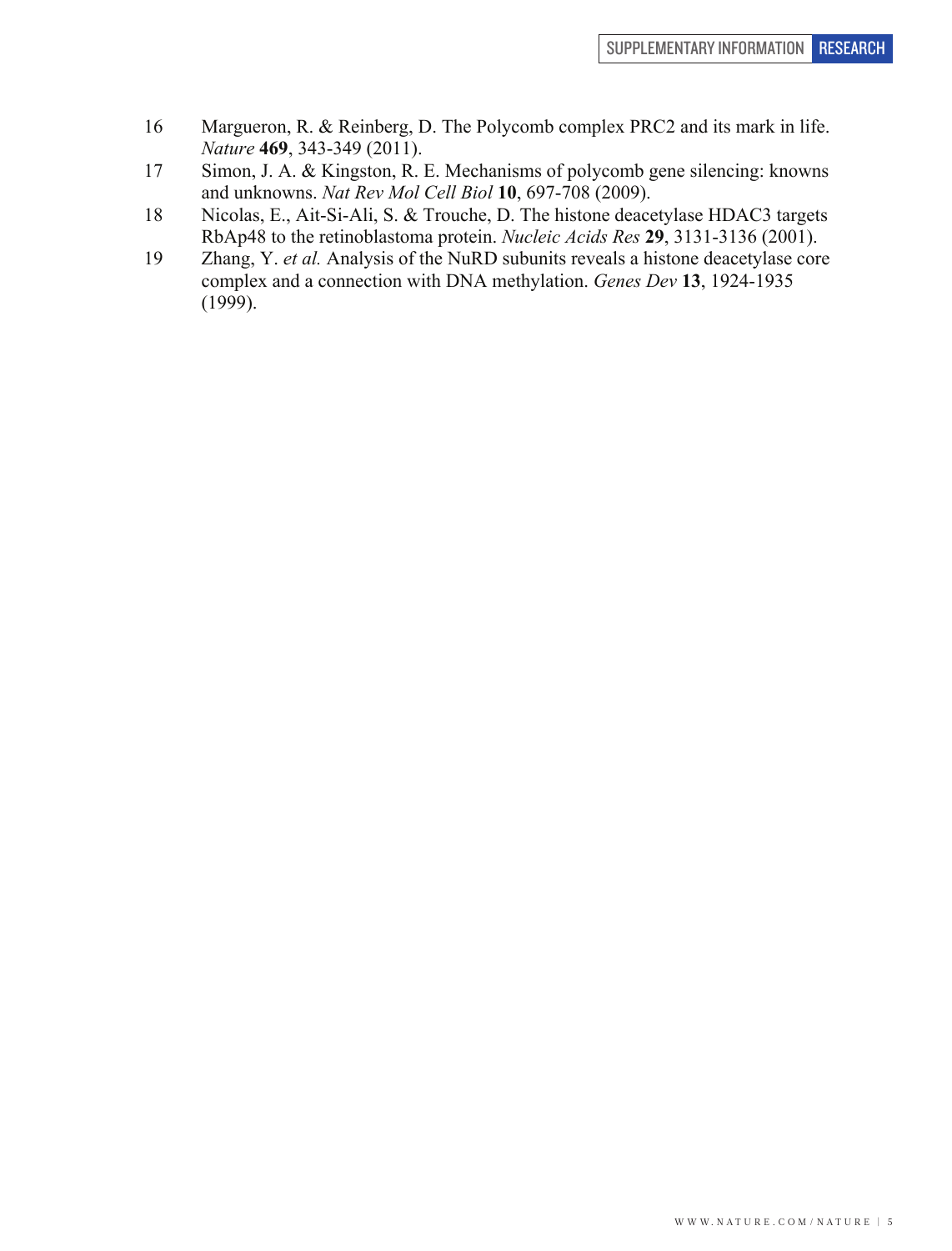| Protein           | <b>Epitope</b>     | Vendor            | Catalog #  |
|-------------------|--------------------|-------------------|------------|
| <b>RALY</b>       | V5-tagged<br>clone | Sigma             | V8137      |
| <b>LBR</b>        | V5-tagged<br>clone | Sigma             | V8137      |
| hnRNPC            | V5-tagged<br>clone | Sigma             | V8137      |
| <b>RBM15</b>      | Endogenous         | Santa Cruz        | sc-366873  |
| PTBP1             | Endogenous         | Abcam             | ab5642     |
| CELF1             | Endogenous         | Abcam             | ab129115   |
| PUM1              | Endogenous         | Santa Cruz        | sc-135049  |
| MYEF <sub>2</sub> | Endogenous         | Santa Cruz        | sc-102031  |
| hnRNPH            | Endogenous         | <b>Bethyl</b>     | A300-511A  |
| lgG               | None               | Cell<br>Signaling | 2729S      |
| <b>SHARP</b>      | Endogenous         | <b>Novus</b>      | NBP1-82952 |

Supplementary Table 1: A list of all antibodies used for immunoprecipitation **experiments.**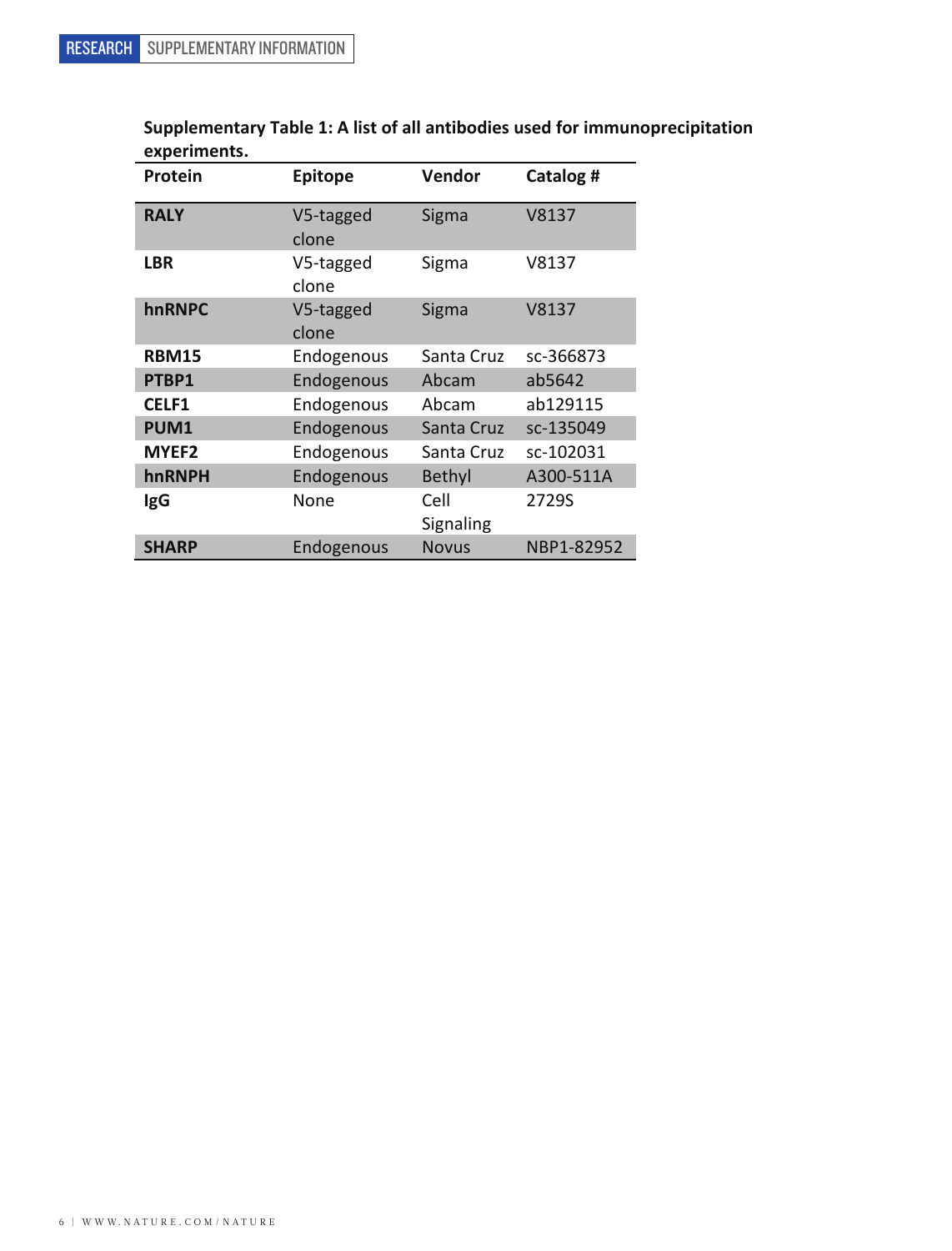Supplementary Table 2014

|  |  |  | Supplementary Table 2: A list of all siRNAs used for knockdown experiments. |
|--|--|--|-----------------------------------------------------------------------------|
|--|--|--|-----------------------------------------------------------------------------|

| <b>Description</b>                               | Company                  | <b>Catalog number</b> |
|--------------------------------------------------|--------------------------|-----------------------|
| <b>SMARTpool: ON-TARGETplus Hnrnpc siRNA</b>     | Dharmacon                | L-044147-01-0005      |
| <b>SMARTpool: ON-TARGETplus Ncor2 siRNA</b>      | Dharmacon                | L-044147-01-0005      |
| <b>SMARTpool: ON-TARGETplus Hdac3 siRNA</b>      | Dharmacon                | L-043553-02-0005      |
| <b>SMARTpool: ON-TARGETplus Spen siRNA</b>       | Dharmacon                | L-062019-01-0005      |
| <b>SMARTpool: ON-TARGETplus Rbm15 siRNA</b>      | <b>Dharmacon</b>         | L-048728-01-0005      |
| <b>SMARTpool: ON-TARGETplus Lbr siRNA</b>        | Dharmacon                | L-051330-01-0005      |
| <b>SMARTpool: ON-TARGETplus Ptbp1 siRNA</b>      | Dharmacon                | L-042865-01-0005      |
| SMARTpool: ON-TARGETplus Hnrnpu siRNA            | Dharmacon                | L-051574-01-0005      |
| <b>SMARTpool: ON-TARGETplus Myef2 siRNA</b>      | Dharmacon                | L-058553-01-0005      |
| <b>SMARTpool: ON-TARGETplus YY1 siRNA</b>        | Dharmacon                | L-050273-00-0005      |
| <b>SMARTpool: ON-TARGETplus Celf1 siRNA</b>      | Dharmacon                | L-064577-01-0005      |
| <b>SMARTpool: ON-TARGETplus Raly siRNA</b>       | Dharmacon                | L-044852-02-0005      |
| <b>SMARTpool: ON-TARGETplus Hnrnpm siRNA</b>     | Dharmacon                | L-044465-01-0005      |
| <b>SMARTpool: ON-TARGETplus Atrx siRNA</b>       | Dharmacon                | L-046292-01-0005      |
| <b>SMARTpool: ON-TARGETplus Satb1 siRNA</b>      | <b>Dharmacon</b>         | L-045547-01-0005      |
| <b>SMARTpool: ON-TARGETplus Eed siRNA</b>        | Dharmacon                | L-049898-00-0005      |
| <b>SMARTpool: ON-TARGETplus Srsf1 siRNA</b>      | Dharmacon                | L-040886-01-0005      |
| <b>ON-TARGETplus Non- targeting Pool</b>         | Dharmacon                | D-001810-10-05        |
| <b>Silencer Select Pre-Designed siRNA: Ncor2</b> | Ambion/Life Technologies | Assay Id s74030       |
| Silencer Select Pre-Designed siRNA: Spen         | Ambion/Life Technologies | Assay Id s80456       |
| <b>FlexiTube GeneSolution GS56381 for Spen</b>   | Qiagen                   | GS56381               |
| <b>FlexiTube GeneSolution GS98386 for Lbr</b>    | Qiagen                   | GS98386               |
| <b>FlexiTube GeneSolution GS51810 for Hnrnpu</b> | Qiagen                   | GS51810               |
| <b>FlexiTube GeneSolution GS20602 for Ncor2</b>  | Qiagen                   | GS20602               |
| GFP siRNA (1 nmol)                               | Qiagen                   | SI04380467            |
|                                                  |                          |                       |

| Individual siRNA deconvoluted from the pool        |                  |                   |  |  |
|----------------------------------------------------|------------------|-------------------|--|--|
| Description                                        | Company          | Catalog number    |  |  |
| <b>SMARTpool: ON-TARGETplus Spen siRNA Upgrade</b> | <b>Dharmacon</b> | LU-062019-01-0002 |  |  |
| D1: CGAGAGGGAGAGACGAAUA                            |                  |                   |  |  |
| D2: CUAAAGAGCCGGAGCCGAA                            |                  |                   |  |  |
| D3: CCUAAAAUCACGUCGGUUA                            |                  |                   |  |  |
| D4: GGAAACACCUCAAGGCCGA                            |                  |                   |  |  |
| <b>SMARTpool: ON-TARGETplus Lbr siRNA Upgrade</b>  | <b>Dharmacon</b> | LU-051330-01-0002 |  |  |
| D1: UGUUGAAGCCGUUCGGAAA                            |                  |                   |  |  |
| D2: AUACAAAGAUGGCACCGAA                            |                  |                   |  |  |
| D3: AUAAACACAUAGACGACUU                            |                  |                   |  |  |

Individual siRNA deconvoluted from the need